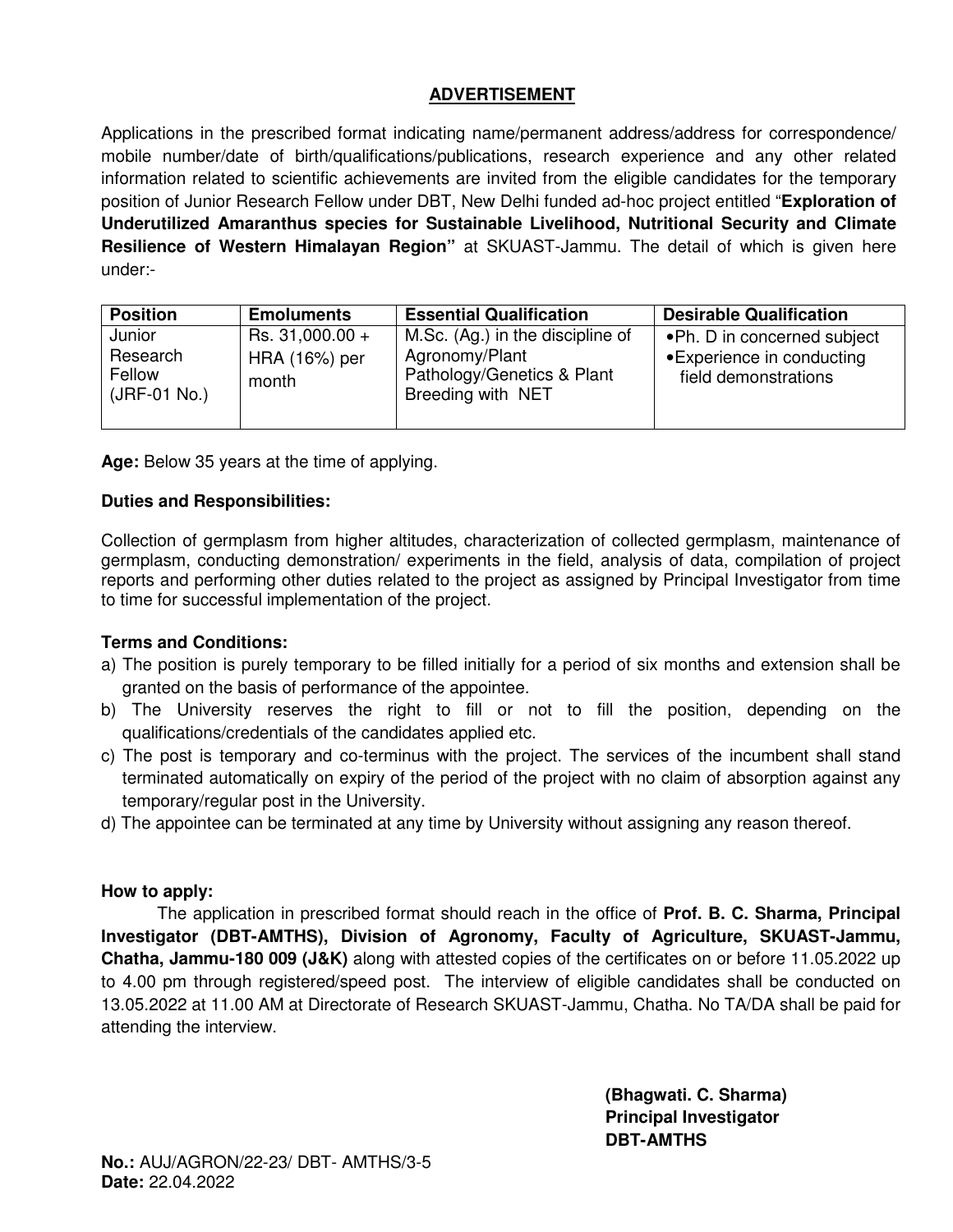**Annexure–I** 

# **PROFORMA OF APPLICATION FORM FOR ENGAGEMENT OF JUNIOR RESEARCH FELLOW (JRF)**

# **(A) General Information:**

| $\overline{1}$ . | Post Applied for              |                    |                 |
|------------------|-------------------------------|--------------------|-----------------|
|                  |                               |                    |                 |
| 2.               | Full Name (in Block letters)  |                    |                 |
|                  |                               |                    | Paste recent    |
| 3.               | Father's/Husband's Name       |                    | passport size   |
|                  |                               |                    |                 |
| 4.               | Gender                        | Male/Female/others | photograph duly |
|                  |                               |                    | ,self Attested  |
| 5.               | Date of Birth                 |                    |                 |
| 6.               | Age as on 01.05.2022          | yearsmonthsdays    |                 |
|                  |                               |                    |                 |
| 7.               | <b>Marital Status</b>         | Married/Unmarried  |                 |
| 8.               | Contact No.                   | Mobile No.         |                 |
|                  |                               |                    |                 |
| 9.               | E-mail address                |                    |                 |
|                  |                               |                    |                 |
|                  | Alternate e-mail address      |                    |                 |
| 10.              | <b>Correspondence Address</b> |                    |                 |
|                  |                               |                    |                 |
| 11.              | <b>Permanent Address</b>      |                    |                 |
|                  |                               |                    |                 |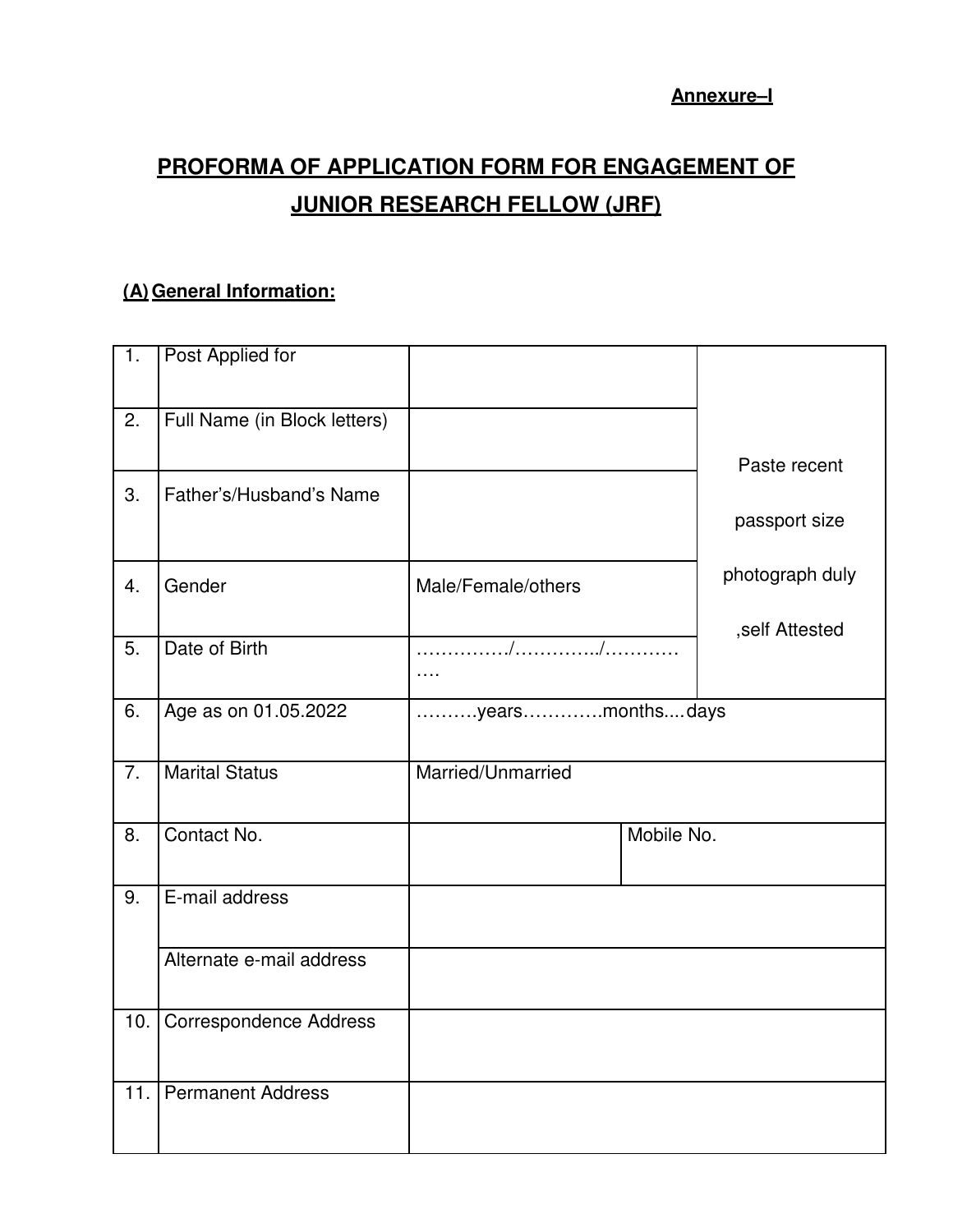| 12. | Whether<br>General/SC/ST/OBC/PH |  |
|-----|---------------------------------|--|
|     |                                 |  |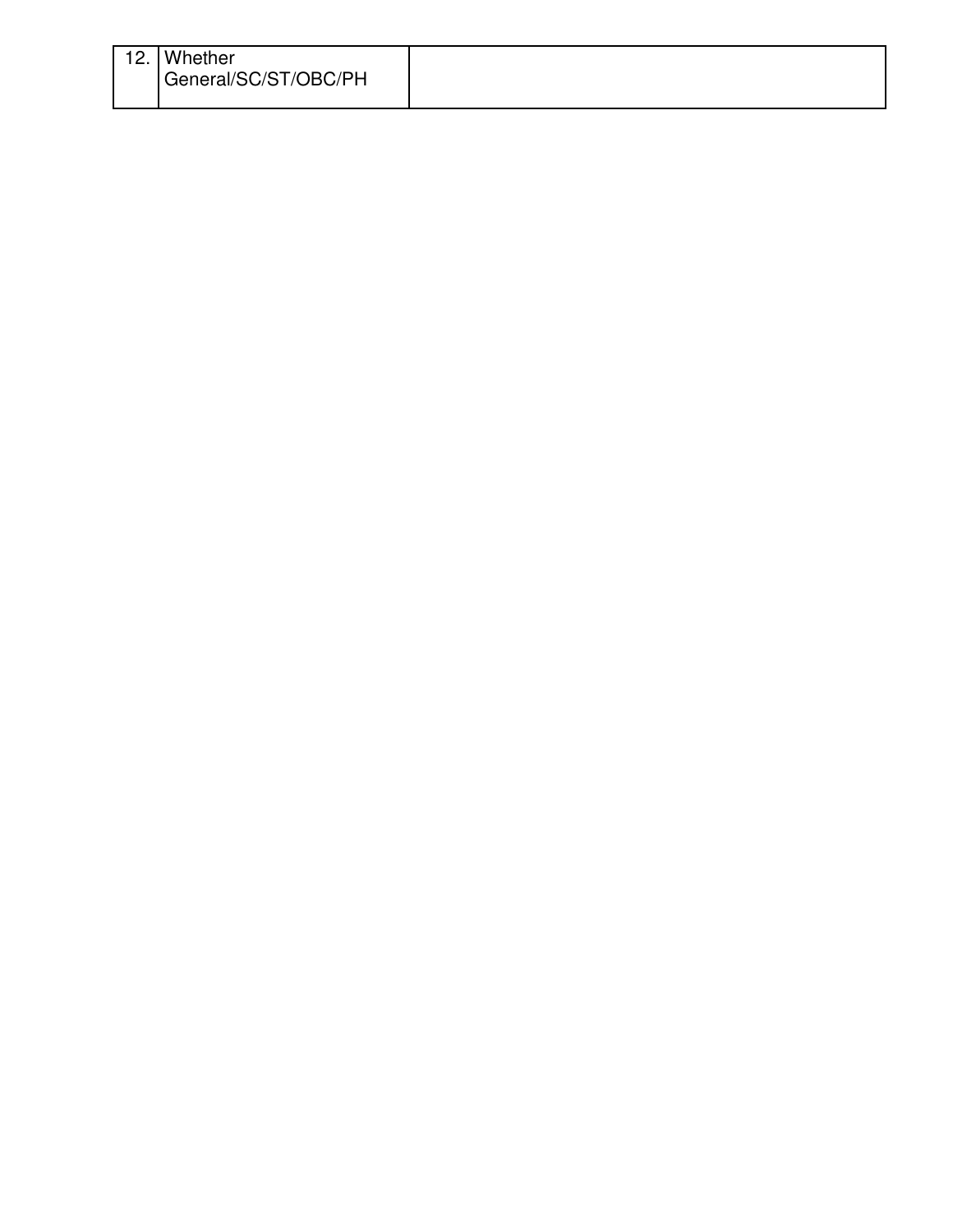# **(B) Academic Qualifications:**

| Sr.              | Name of          | Subjects/spe                                                            | Board/U   | Year of | Duration  | Max.                      | Marks/OG |           |
|------------------|------------------|-------------------------------------------------------------------------|-----------|---------|-----------|---------------------------|----------|-----------|
| No               | degree           | cialization                                                             | niversity | passing | of        | Mark/                     | PA       | Percentag |
|                  |                  |                                                                         |           |         | Course    | <b>OGP</b>                | obtained | е         |
|                  |                  |                                                                         |           |         | (inyears) | $\boldsymbol{\mathsf{A}}$ |          |           |
| $\overline{1}$ . | $10^{11}$ class/ |                                                                         |           |         |           |                           |          |           |
|                  | equivalent       |                                                                         |           |         |           |                           |          |           |
|                  |                  |                                                                         |           |         |           |                           |          |           |
|                  |                  |                                                                         |           |         |           |                           |          |           |
| $\overline{2}$ . | $10+2/$          |                                                                         |           |         |           |                           |          |           |
|                  | HigherSec        |                                                                         |           |         |           |                           |          |           |
|                  | ondary           |                                                                         |           |         |           |                           |          |           |
|                  | equivalent       |                                                                         |           |         |           |                           |          |           |
| $\overline{3}$ . | Bachelor's       |                                                                         |           |         |           |                           |          |           |
|                  | Degree           |                                                                         |           |         |           |                           |          |           |
|                  |                  |                                                                         |           |         |           |                           |          |           |
| $\overline{4}$ . | Master's         |                                                                         |           |         |           |                           |          |           |
|                  | Degree           |                                                                         |           |         |           |                           |          |           |
|                  |                  |                                                                         |           |         |           |                           |          |           |
| $\overline{5}$ . | Other            |                                                                         |           |         |           |                           |          |           |
|                  |                  |                                                                         |           |         |           |                           |          |           |
|                  | (specify)        |                                                                         |           |         |           |                           |          |           |
|                  |                  | (C) Experience(dulysupportedwithcertificatesissuedbyConcernedEmployers) |           |         |           |                           |          |           |

| Chronological list of experience |             |             |           |                             |         |                        |
|----------------------------------|-------------|-------------|-----------|-----------------------------|---------|------------------------|
|                                  |             |             |           |                             |         |                        |
| Sr.                              | Designation | Name of the |           | Period of experience No. of | Years   | Nature of work<br>done |
| No.                              |             | Employer    | From date | To date                     | /months |                        |
|                                  |             |             |           |                             |         |                        |
| 1.                               |             |             |           |                             |         |                        |
| 2.                               |             |             |           |                             |         |                        |
| 3.                               |             |             |           |                             |         |                        |